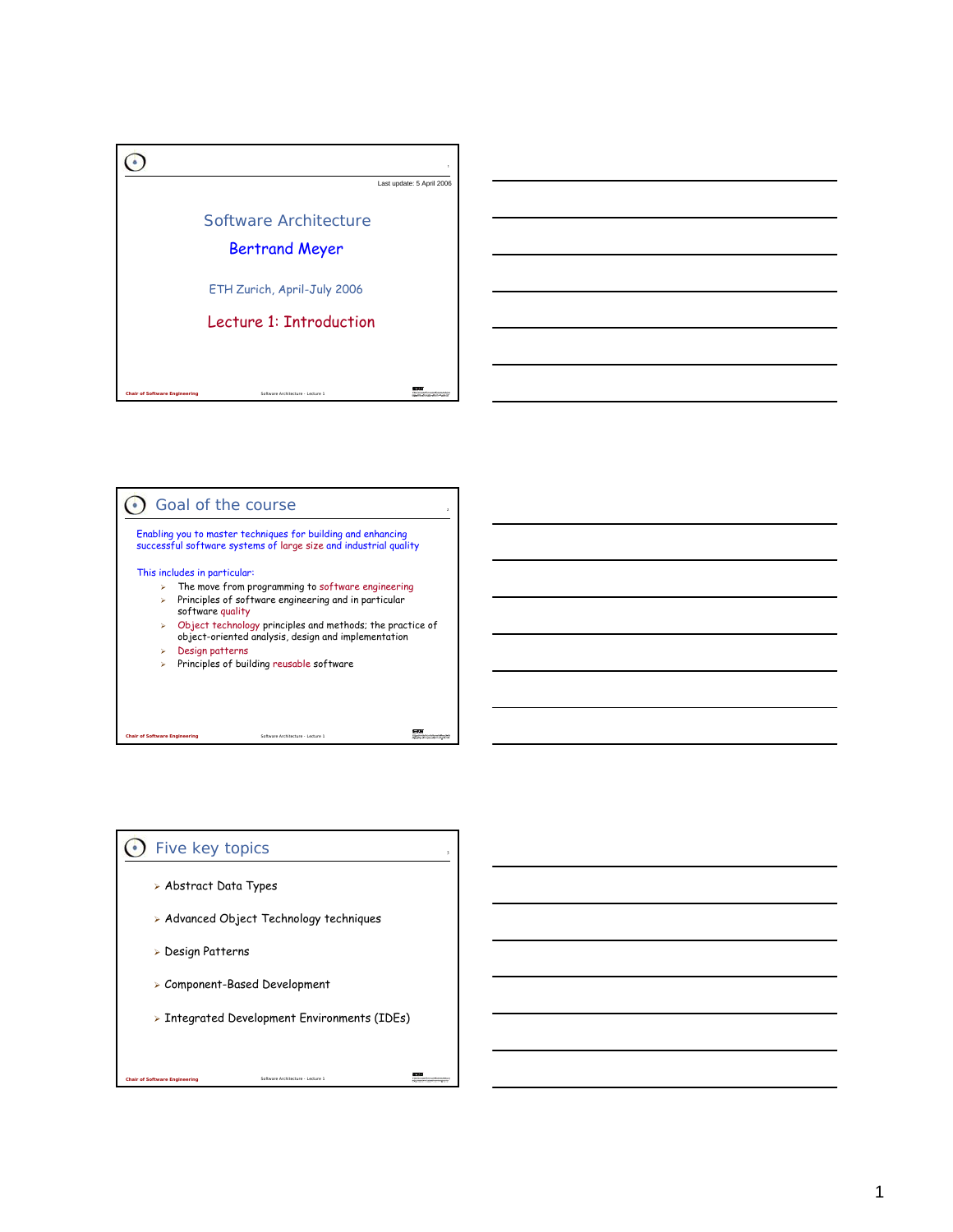





Software Architecture 1

 $\frac{1}{2}$ 

*chair Software Engineering* 

Office: RZ J6

**O** Bertrand Meyer

E-mail: Bertrand.Meyer@inf.ethz.ch

Secretary: Claudia Günthart, (01) 632 83 46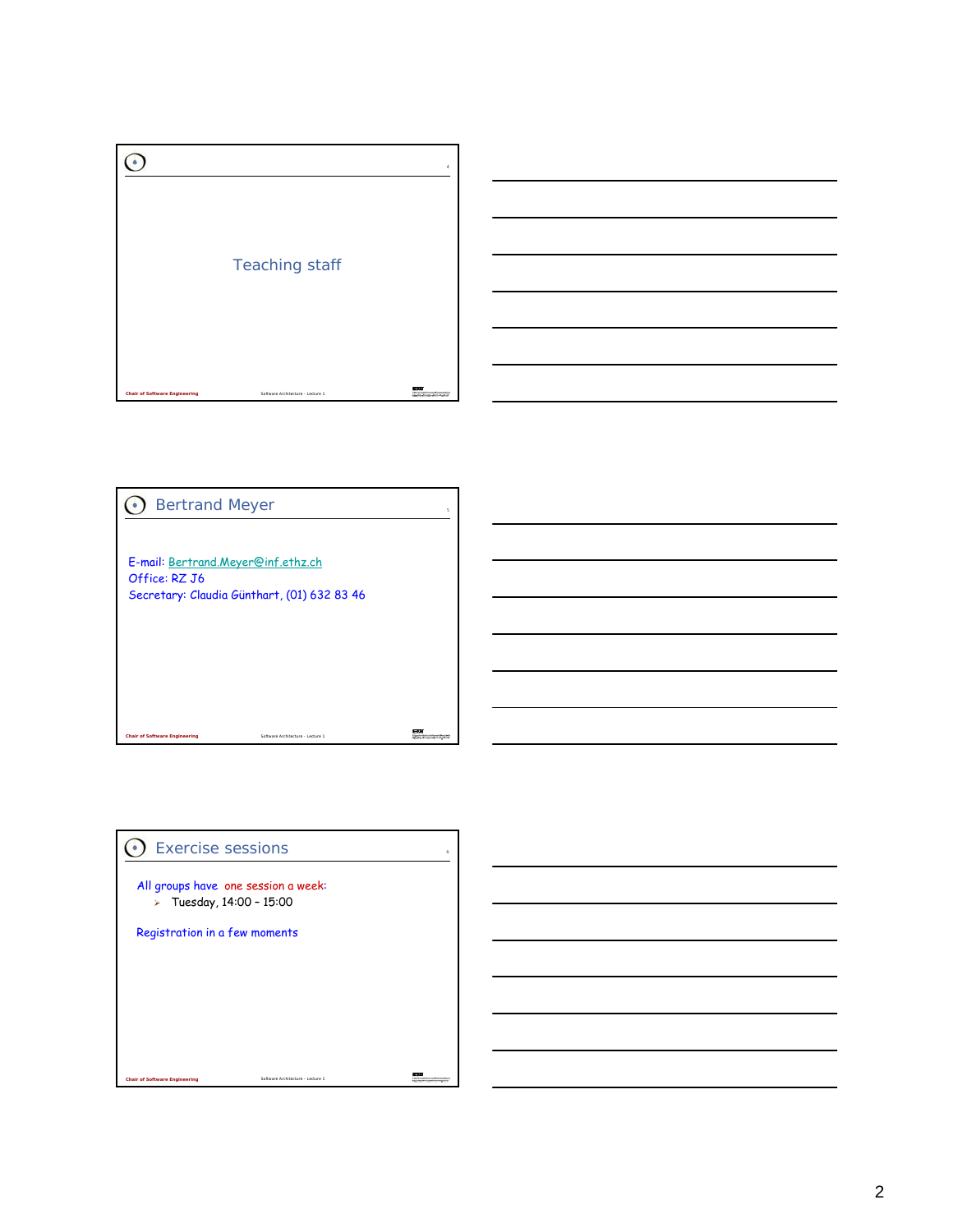| The assistants                                                                                    |  |
|---------------------------------------------------------------------------------------------------|--|
|                                                                                                   |  |
| Bernd Schoeller (Coordinating Assistant)                                                          |  |
| <b>Volkan Arslan</b>                                                                              |  |
| German                                                                                            |  |
| <b>Till Bay</b>                                                                                   |  |
| German (French)                                                                                   |  |
| <b>Ilinca Ciupa</b>                                                                               |  |
| <b>English</b>                                                                                    |  |
| <b>Martin Nordio</b>                                                                              |  |
| <b>English</b>                                                                                    |  |
| Stephan Classen <classens@student.ethz.ch> (Hilfsassistent)<br/>German</classens@student.ethz.ch> |  |
| Florian Geldmacher <florian@womaro.ch> (Hilfsassistent)<br/>German</florian@womaro.ch>            |  |
| <b>Chair of Software Engineering</b><br>Software Architecture - Lecture 1                         |  |



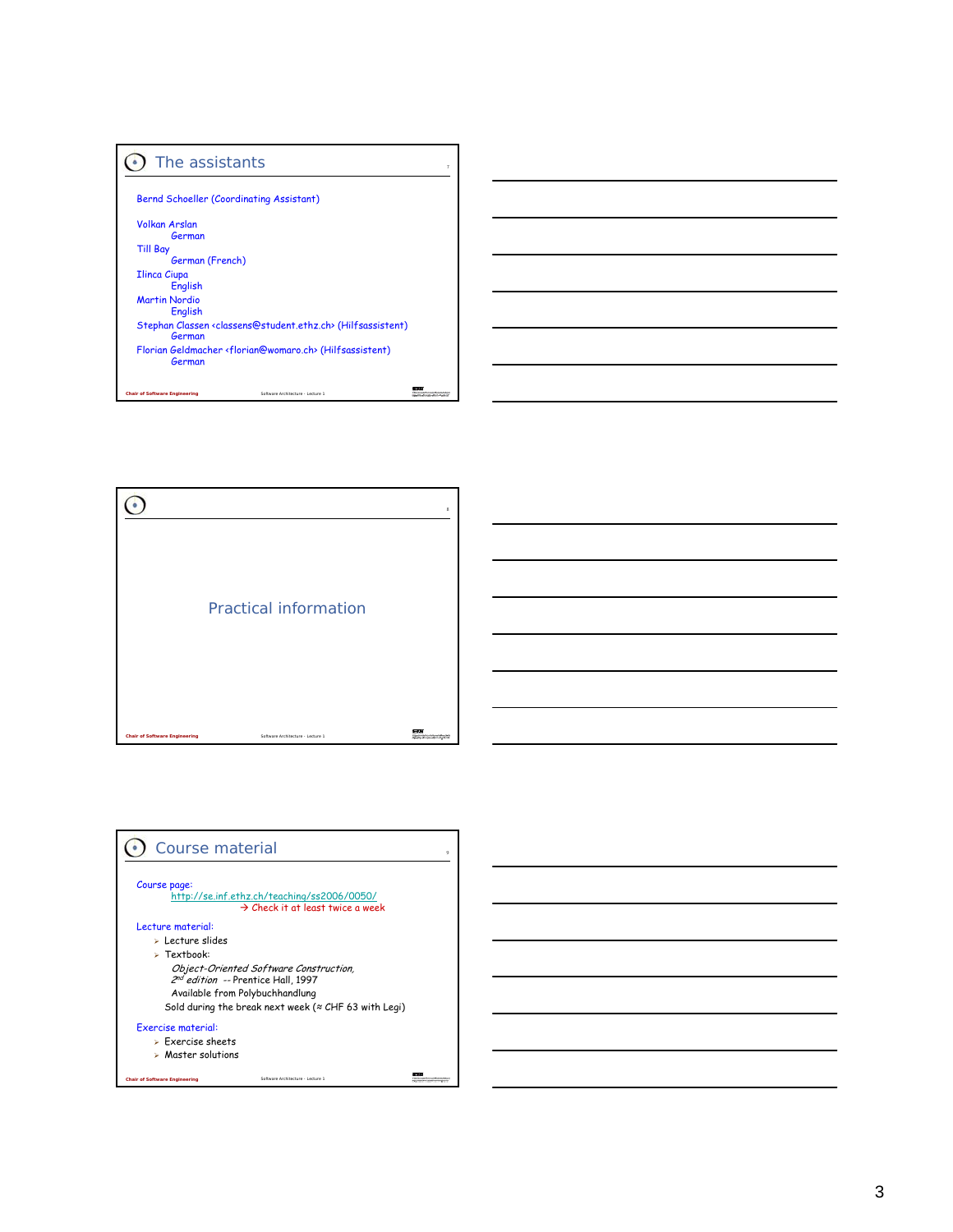## Electronic forums

*Chair of Software Engineering*

Discussion forums: Inforum: http://forum.vis.ethz.ch Mailing list for each group Advice and rules: Use the forums and mailing lists! Take advantage of every help you can get. Don't be shy. There are no stupid questions. Criticism welcome, but always be polite to every participant and observe the etiquette. To email the whole teaching team (professor and assistants): soft-arch-assi@se.inf.ethz.ch

10

and a

Software Architecture - Lecture 1



#### Exercises, "Testat" regulations (tentative). "Testat": Needed for admittance to the exam. Exercises: ¾ 6 project milestone exercises ¾ Project documentation ¾ Project presentation To get the "Testat" you need to have done at least: ¾ 5 project milestone exercises ¾ Project documentation ¾ Project presentation ¾ Must show serious effort to address the questions  $\triangleright$  Must have filled out questionnaire Military services or illness  $\Leftrightarrow$  contact your assistant. 또 *Chair of Software Engineering* Software Architecture - Lecture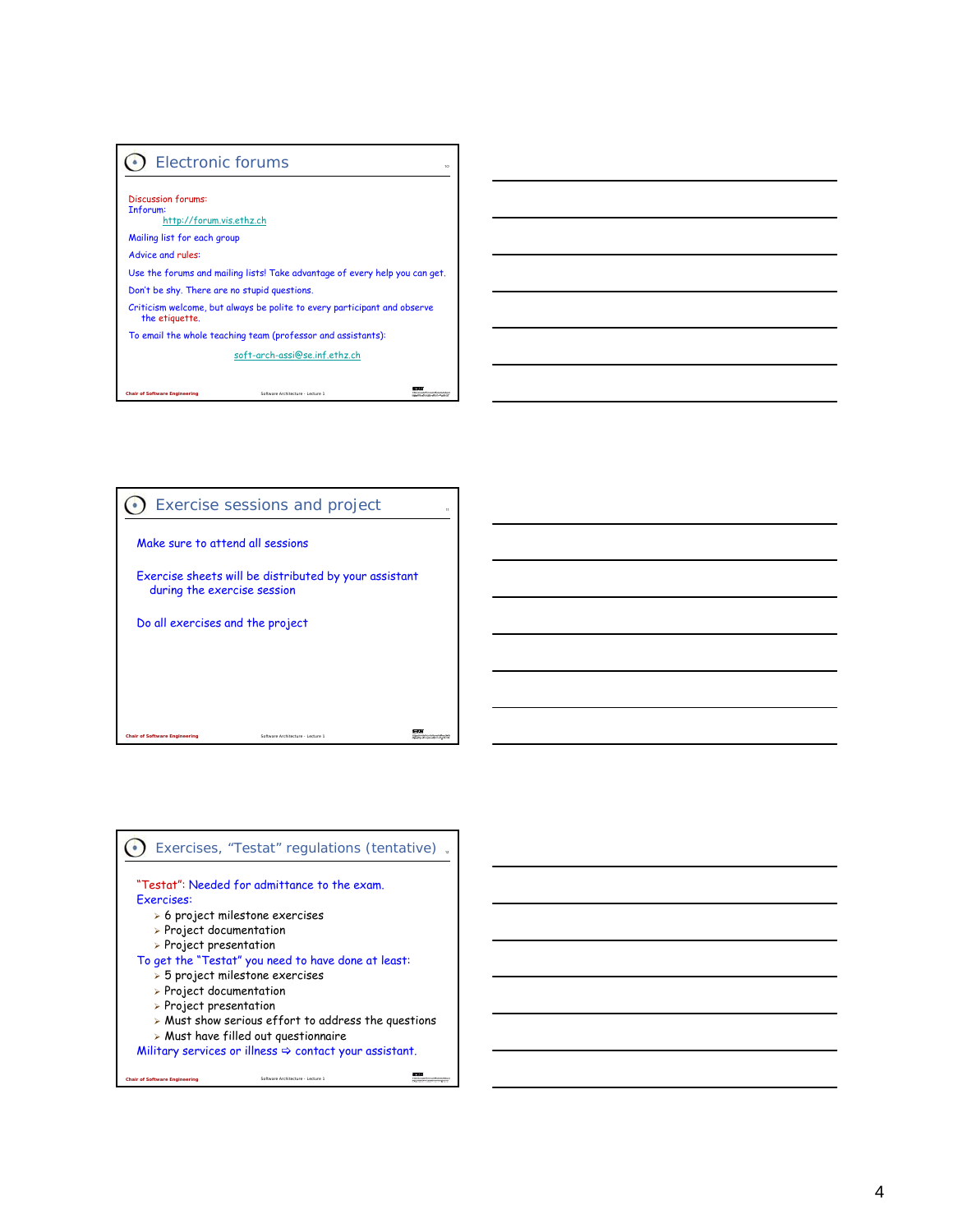



# **O** The project Integral part of the course Project is EiffelStudio-oriented (Other possibility: Traffic-related project) Public presentation: 28 June, main hall of HG Large groups: two per assistant group ¾ Must organize yourselves ¾ All functions represented: developers, team leader, quality assurance, documentation, … $\frac{279}{27222}$ *Chair of Software Engineering* Software Architecture - Lecture 1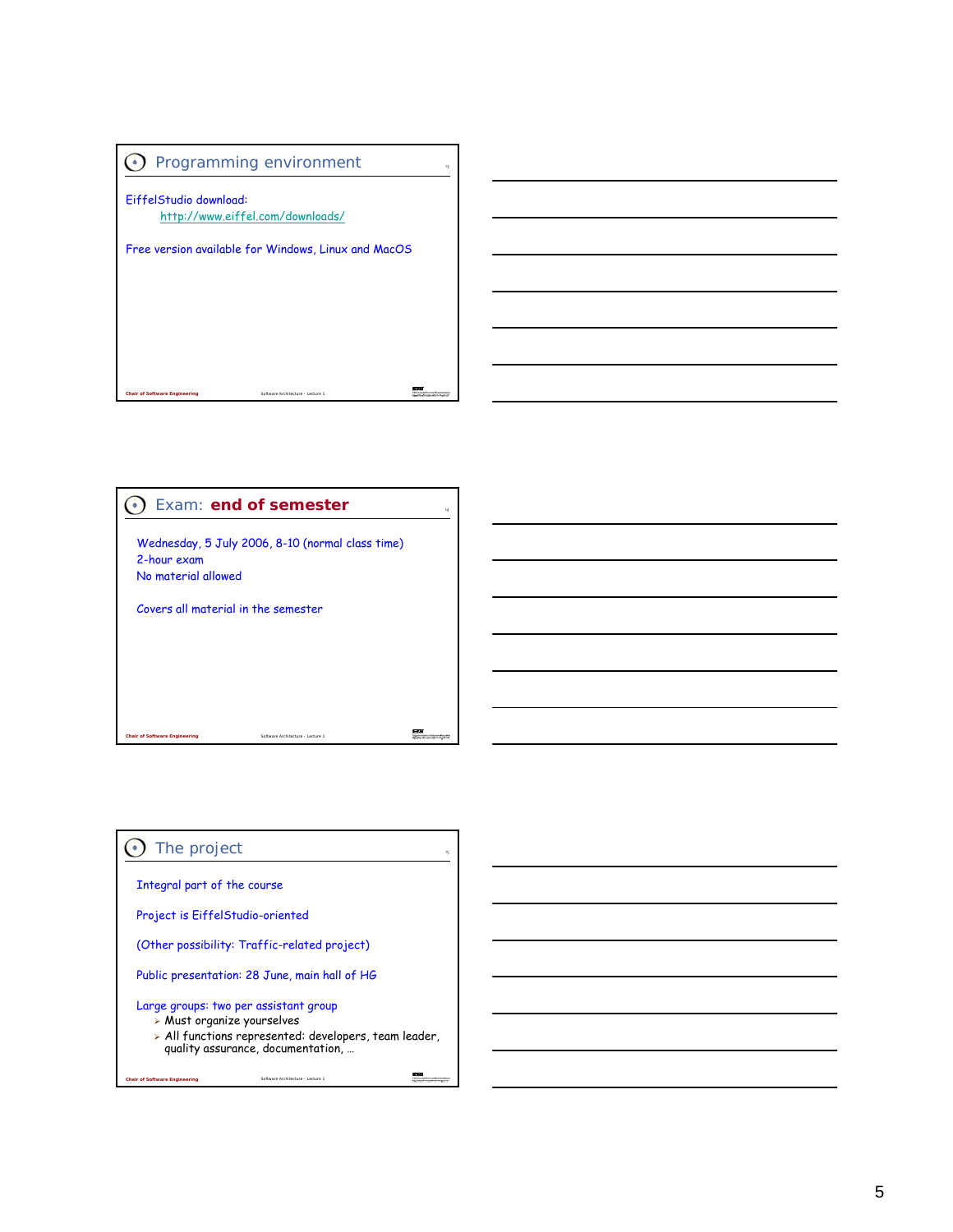



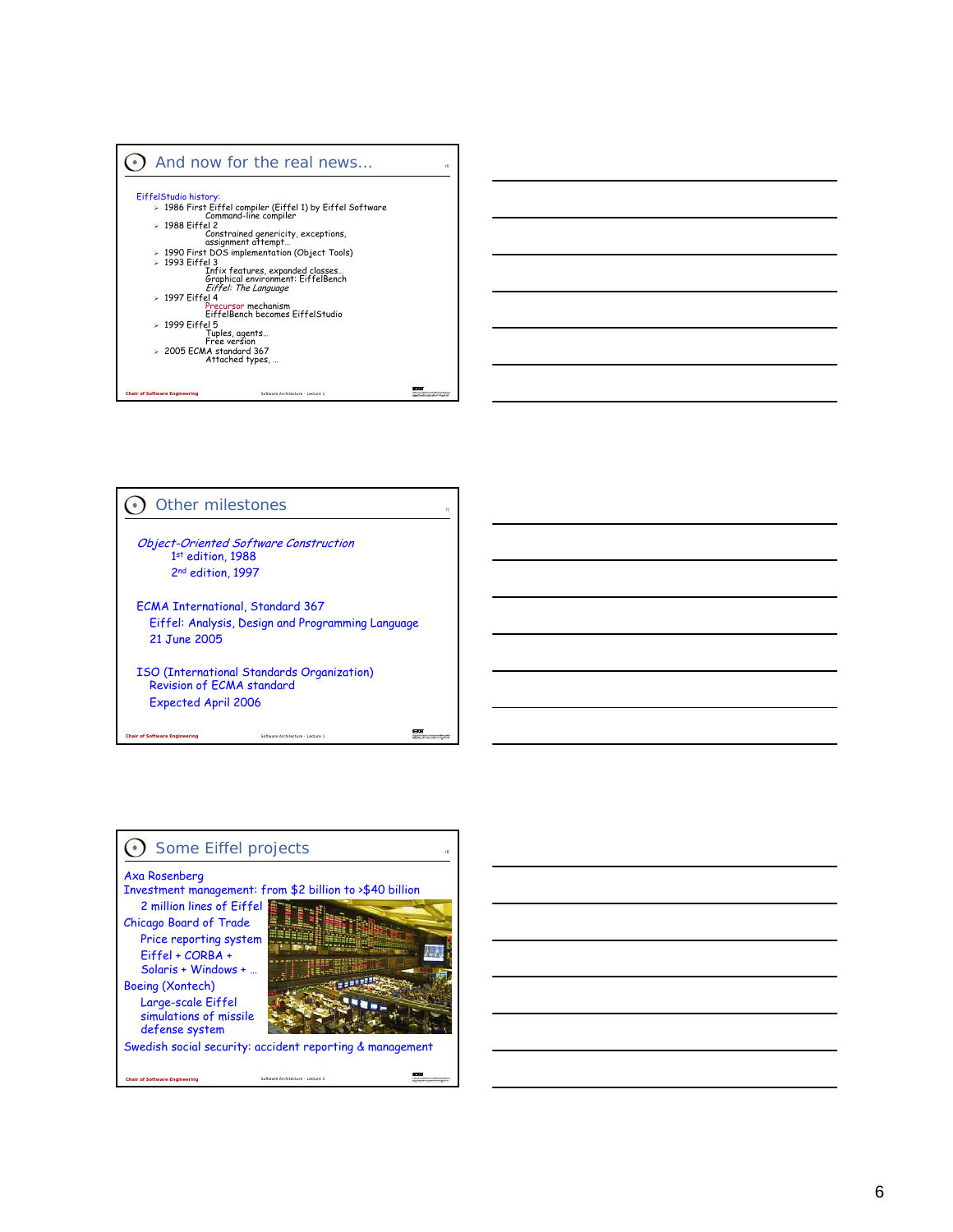



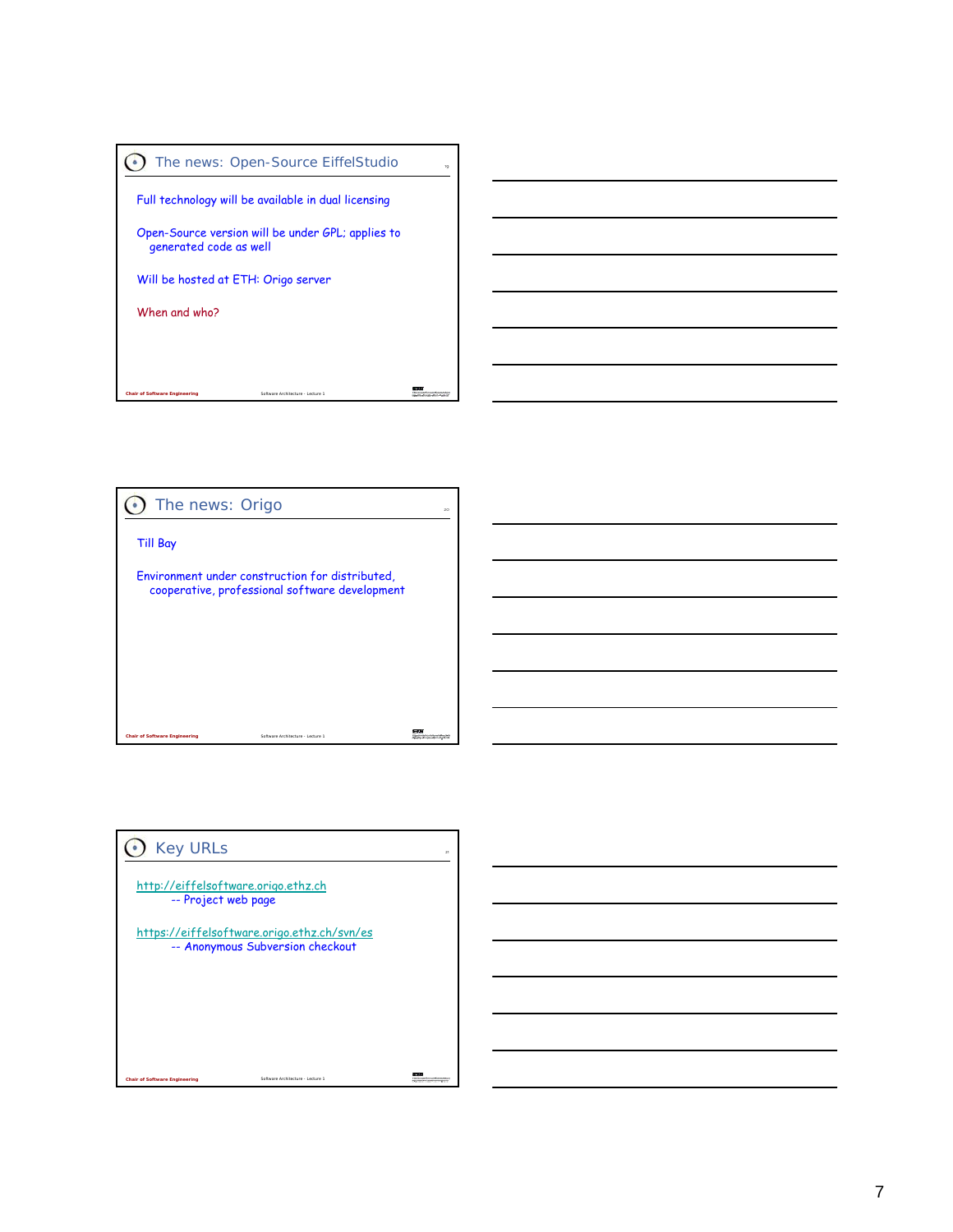

#### 23 **This is a software architecture project** Design quality is essential Large-group projects: must be organized like an industrial project Configuration management Documentation

Quality standards (analysis, design, implementation) Should be useful ("Eat your own dog food!")

Software Architecture - Lecture 1

Software Architecture - Lecture 1

## $\odot$  The public presentation

June 29th, Hauptgebäude All projects will be demonstrated The best projects will be selected for presentation The best of the best will be included in future releases of Open-Source EiffelStudio

*Chair of Software Engineering*

*Chair of Software Engineering*





24

**ATH**